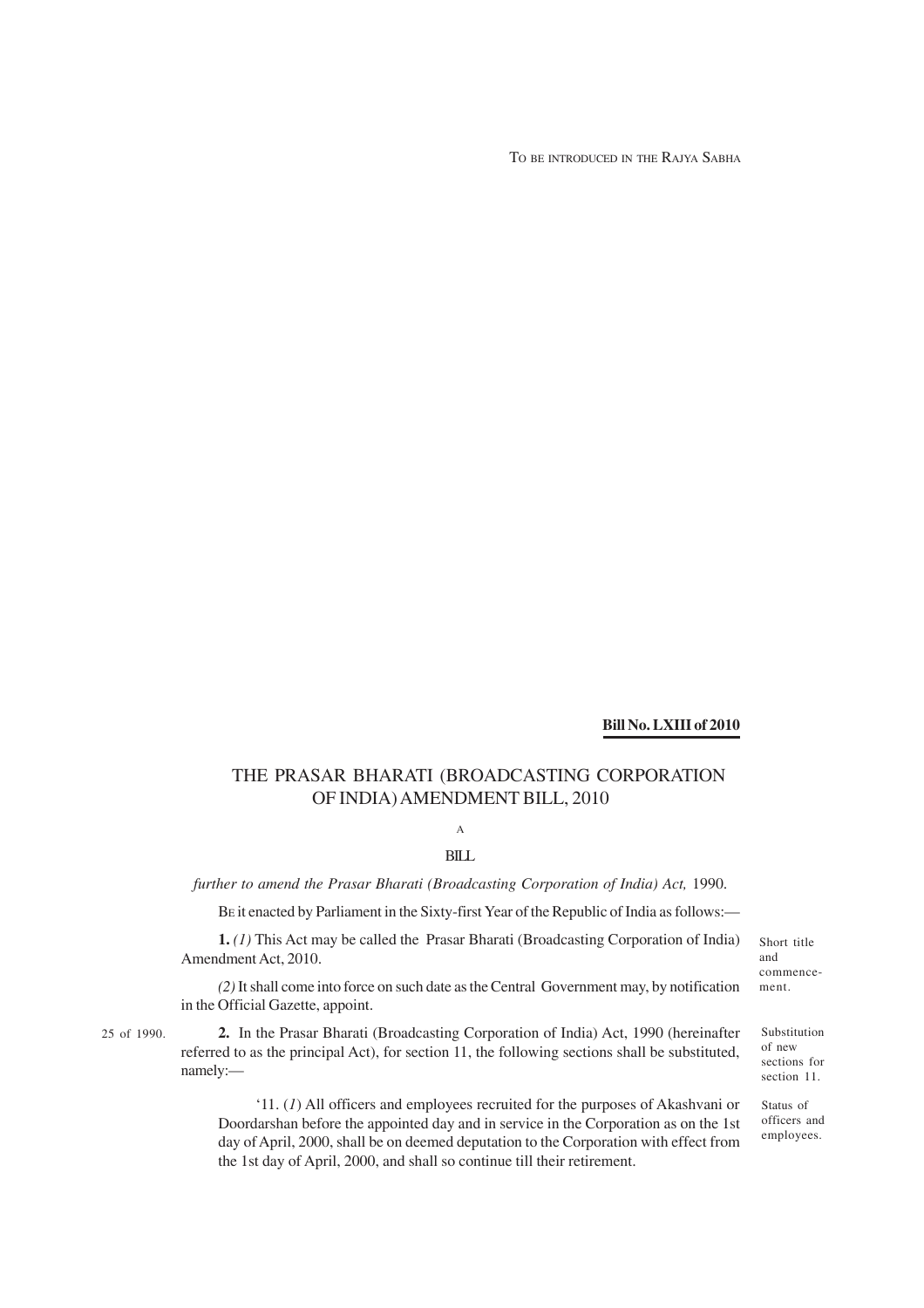(*2*) All officers and employees recruited during the period on or after the appointed day till the 5th day of October, 2007, shall be on deemed deputation to the Corporation with effect from the 1st day of April, 2000 or the date of their joining service in the Corporation, whichever is later.

*Explanation.—*For the purposes of sub-sections (*1*) and (*2*), "officers and employees recruited" means officers and employees recruited either under the proviso to article 309 of the Constitution or in accordance with the regulations made under the Act, but shall not include persons engaged or appointed on daily wages, casual, *ad hoc* or work charged basis.

(*3*) The officers and employees referred to in sub-section (*1*) and sub-section (*2*) shall be entitled to the pay and all other benefits as admissible to an employee of the Central Government:

Provided that such officers and employees shall not be entitled to any deputation allowance.

(*4*) Notwithstanding anything contained in any other law for the time being in force, the Corporation shall have the disciplinary and supervisory powers and full control on the officers and employees referred to in sub-section (*1*) and sub-section (*2*), including the power to transfer them from one place, post or media to another, and to suspend, initiate disciplinary proceedings and impose major or minor penalties:

Provided that the power to impose major penalties of compulsory retirement, removal or dismissal from service shall be exercised by the Central Government.

(*5*) All officers and employees recruited after the 5th day of October, 2007 shall be officers and employees of the Corporation and shall be governed by such conditions of service as may be specified in the regulations.

11A. (*1*) The provisions of section 11 shall not apply to officers and employees of the Indian Information Service, the Central Secretariat Service or any other service borne on any cadre outside Akashvani or Doordarshan, who have been working in Akashvani or Doordarshan before the appointed day or in service in the Corporation after that day.

(*2*) The terms and conditions of service in the Corporation of officers and employees referred to in sub-section (*1*) shall be such as may be prescribed.

11B. (*1*) All posts in the erstwhile Akashvani and Doordarshan other than the posts borne on the strength of the cadres referred to the sub-section (*2*) shall be deemed to have been transferred to the Corporation with effect from the 1st day of April, 2000.

(*2*) All matters relating to the posts borne on the strength of the cadres of the Indian Information Service, the Central Secretariat Service or any other cadre outside Akashvani or Doordarshan, in so far as such posts are concerned with the Corporation, shall be determined in such manner and on such terms and conditions as may be prescribed.'.

**3.** In section 32 of the principal Act, for clause (*f*), the following clauses shall be substituted, namely:—

"(*f*) the terms and conditions of service in the Corporation of officers and employees under sub-section (*2*) of section 11A;

(*ff*) the manner and the terms and conditions subject to which matters relating to the posts borne on the strength of the cadres of the Indian Information Service, the Central Secretariat Service or any other cadre outside Akashvani or Doordarshan shall be determined under sub-section (*2*) of section 11B;".

**4.** In section 33 of the principal Act, in sub-section (*2*)*,—*

 $(i)$  for clause  $(d)$ , the following clause shall be substituted, namely:—

"(*d)* the conditions of service of officers and employees under subsection (5) of section 11;";

(*ii*) clause (*e*) shall be omitted.

Section 11 not to apply to certain officers and employees.

Transfer of posts of Akashvani and Doordarshan to Corporation.

Amendment of section 33.

Amendment of section 32.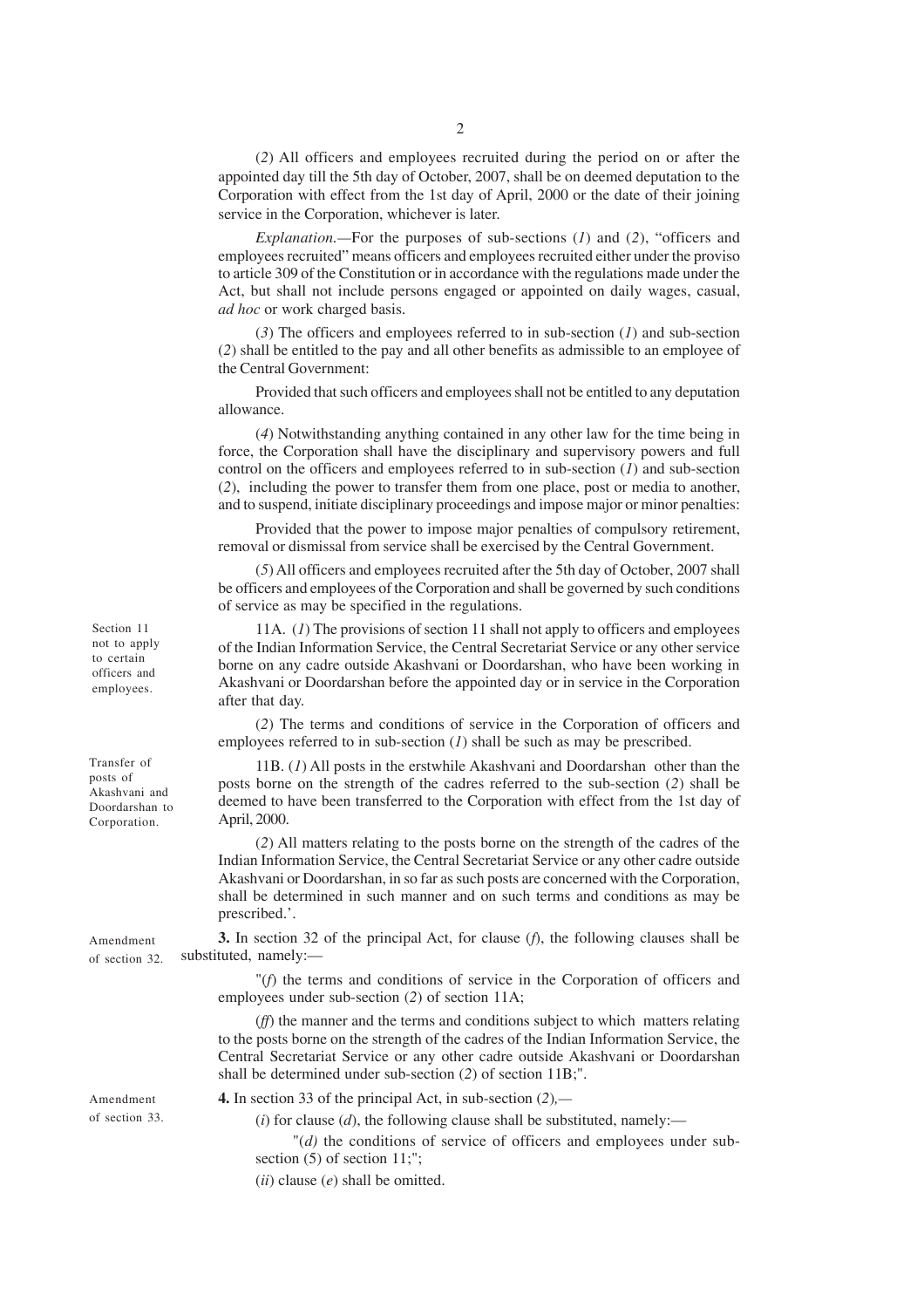#### STATEMENT OF OBJECTS AND REASONS

The Prasar Bharati (Broadcasting Corporation of India) Act, 1990 provides for the establishment of a Broadcasting Corporation of India, to be known as Prasar Bharati. The said Act came into force on the 15th September, 1997. Section 11 of the said Act provides for transfer of officers or employees serving in the Akashvani or Doordarshan to the Corporation, by the Central Government where it has ceased to perform any of the functions of the Corporation specified in section 12 thereof. It further provides that no such order shall be made in respect of any officer who has intimated, within the specified period, his intention of not becoming an employee of the Corporation.

2. However, the employees were not given option in terms of section 11 of the Act for transfer of their services to the Corporation. The Government kept receiving representations from the employees about their status as to whether they were to remain as Government employees or as employees on deemed deputation serving in an autonomous organisation. It gave rise to a number of litigation in various High Courts. After considering the grievances of the employees who were on deemed deputation to the Corporation, the Government decided to constitute a Group of Ministers on 7th March, 2006 to take a final view. Further, Supreme Court of India, in appeals clubbed together in Civil Appeal No. 3244/2002, while upholding the right of Prasar Bharati Broadcasting Corporation of India to transfer the employees, directed the Union of India on 2nd February, 2007 to take a firm decision in terms of section 11 of the aforesaid Act and complete the entire process of deciding the service related issues of Prasar Bharati employees.

3. The Group of Ministers, in its meeting held on 5th October, 2007, recommended that the employees working in the Prasar Bharati may continue on deemed deputation with all benefits available to Central Government employees. Again in its meeting held on 26th September, 2008, the Group of Ministers reiterated its recommendation that the Government employees shall continue to serve in Prasar Bharati on "deemed deputation" basis till the time of their retirement with all facilities at par with Central Government employees and that the persons recruited after 23rd November, 1997, that is, the date on which, the Prasar Bharati was established, and serving in the Prasar Bharati on the date of decision of Group of Ministers dated 5th October, 2007, will also be treated as Government employees on "deemed deputation" basis to the Prasar Bharati and will enjoy all facilities at par with the Central Government employees. It further recommended for bringing necessary amendments to the Act for giving effect to the aforesaid decisions.

4. The Group of Ministers in its meeting held on 16th April, 2010 considered the issue relating to the status of the employees belonging to the Indian Information Service, the Central Secretariat Service and other cadres borne outside the cadre of Akashvani and Doordarshan and recommended that *status quo* be maintained in respect of the said employees subject to the conditions, *inter alia,* that Ministry of Information and Broadcasting and Prasar Bharati may jointly work out the number of deputation posts to be manned by officers from Indian Information Service cadre.

5. Accordingly, a provision has been made in the Bill that the terms and conditions of service in the Corporation, and all matters relating to the posts borne on the strength of the cadres of the Indian Information Service, the Central Secretariat Service or any other cadre outside Akashvani or Doordarshan, in so far as such posts are concerned with the Corporation, shall be determined in such manner and on such terms and conditions as may be prescribed.

6. Since the above recommendations of the Group of Ministers will settle the long standing issues of the status of employees working in Prasar Bharati and empower the Prasar Bharati with all disciplinary and supervisory powers and control on the officers and employees including the power to transfer them from one place, post or media to another, it has become necessary and expedient to amend the Prasar Bharati (Broadcasting Corporation of India) Act, 1990.

7. The Bill seeks to achieve the aforesaid objectives.

AMBIKA SONI

NEW DELHI: *The* 25*th August,* 2010.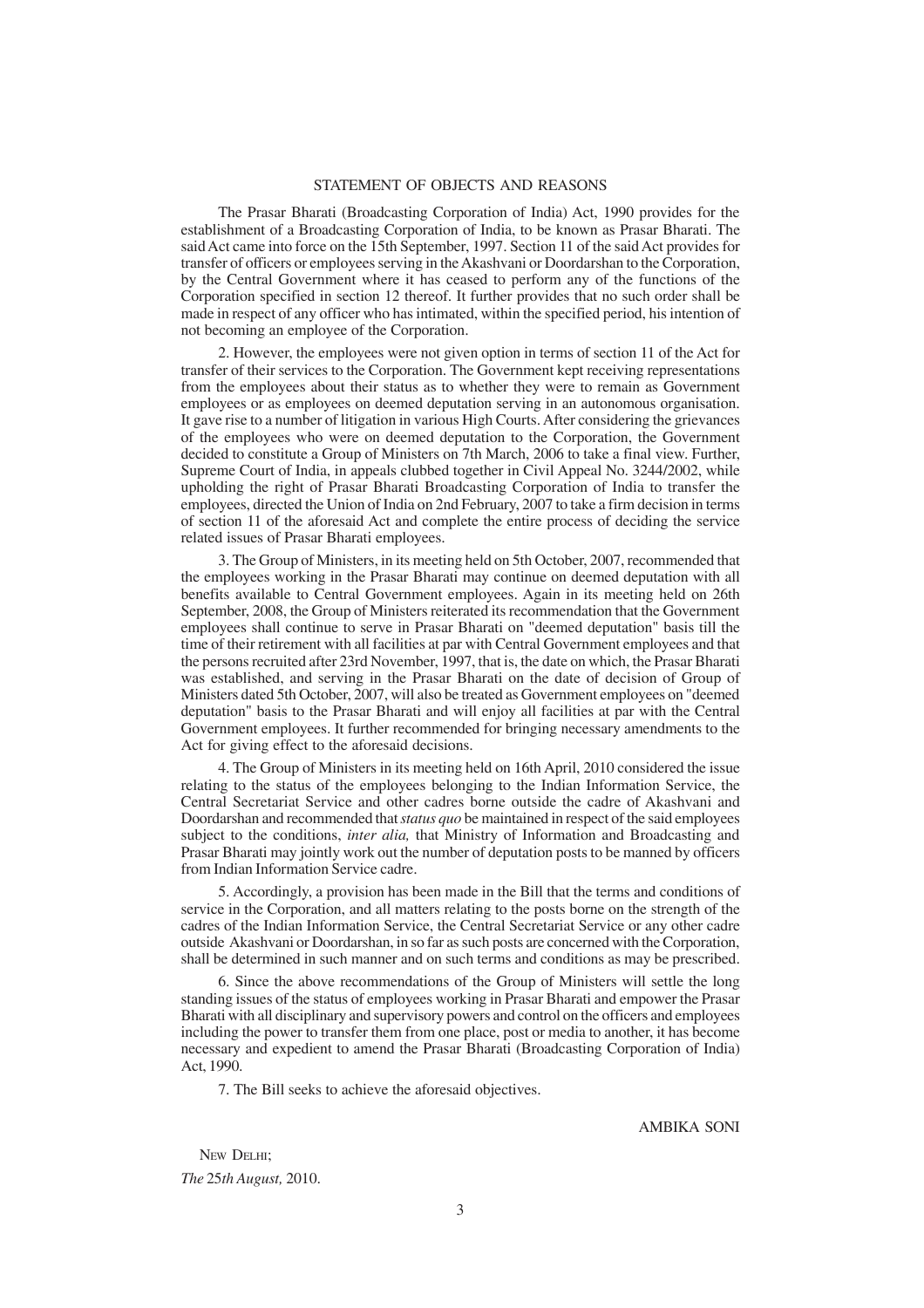#### MEMORANDUM REGARDING DELEGATED LEGISLATION

Clause 2 of the Bill seeks to substitute section11 of the Prasar Bharati (Broadcasting Corporation of India) Act, 1990 by inserting new sections 11, 11A and 11B. The proposed new section 11A seeks to provide that section 11 relating to status of officers and employees will not apply to the officers and employees of the Indian Information Service, the Central Secretariat Service or any other service borne on any cadre outside Akashvani or Doordarshan. Sub-section (2) of proposed new section 11A, *inter alia*, empowers the Central Government to make rules providing for the terms and conditions of service in the Corporation of officers and employees referred to above.

2. The proposed new clause 11B seeks to provide for the transfer of posts of Akashvani and Doordarshan to the Corporation. Sub-section (2) of the proposed new section 11B, *inter alia*, empowers the Central Government to make rules to provide for the manner of determination and terms and conditions of all matters relating to the posts borne on the strength of the Indian Information Service, the Central Secretariat Service or any other cadre outside Akashvani or Doordarshan.

3. Clause 3 of the Bills seeks to amend section 32 of the Act relating to power of the Central Government to make rules. Consequent to the rule making power given under sub-section (2) respectively of the proposed sections 11A and 11B, it is proposed to substitute clause (f) by new clause (f) and (ff) respectively so as to reiterate the rule making provisions of sub-section (2) of sections 11A and 11B respectively.

4. Clause 4 of the Bill seeks to amend section 33 of the Act relating to power of the Corporation to make regulations. It proposes to substitute clause (d) of sub-section (2) of the said section so as to provide for the Corporation to make regulations relating to conditions of service of officers and employees.

5. The matters in respect of which rules may be made under the aforesaid provisions are matters of procedure or administrative details and it is not practicable to provide for them in the Bill itself. The delegated legislation is, therefore, of a normal character.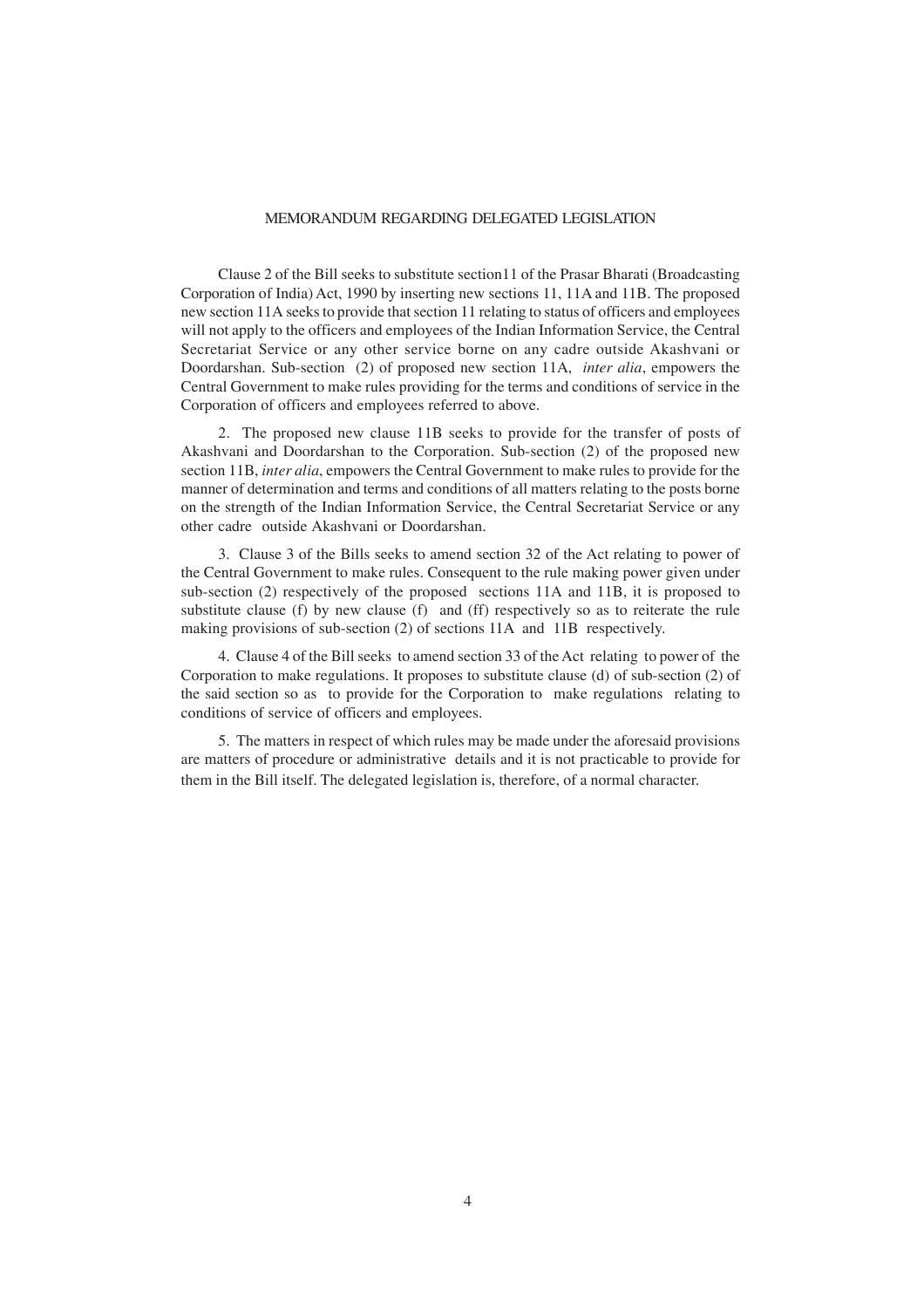#### *ANNEXURE*

#### EXTRACTS FROM THE PRASAR BHARATI (BROADCASTING CORPORATION OF INDIA) ACT, 1990

(25 OF 1990)  $*$  and  $*$  and  $*$  and  $*$  and  $*$  and  $*$ 

**11.** (*1*) Where the Central Government has ceased to perform any functions which under section 12 are the functions of the Corporation, it shall be lawful for the Central Government to transfer, by order and with effect from such date or dates as may be specified in the order, to the Corporation any of the officers or other employees serving in the Akashvani or Doordarshan and engaged in the performance of those functions:

Provided that no order under this sub-section shall be made in relation to any officer or other employee in the Akashvani or Doordarshan who has, in respect of the proposal of the Central Government to transfer such officer or other employee to the Corporation, intimated within such time as may be specified in this behalf by the Central Government, his intention of not becoming an employee of the Corporation.

(*2*) The provisions of sub-section (*1*) shall also apply to the members of the Indian Information Service, the Central Secretariat Service or any other service or to persons borne on cadres outside Akashvani and Doordarshan who have been working in Akashvani or Doordarshan immediately before the appointed day:

Provided that where any such member intimates, within the time specified in subsection  $(1)$ , his intention of not becoming an employee of the Corporation but to continue on deputation, he may be allowed to continue on deputation in accordance with such terms and conditions as may be prescribed.

(*3*) In making an order under sub-section (*1*), the Central Government shall, as far as may be, take into consideration the functions which the Akashvani or, as the case may be, Doordarshan has ceased or ceases to perform and the area in which such functions have been or are performed.

(*4*) An officer or other employee transferred by an order under sub-section (*1*) shall, on and from the date of transfer, cease to be an employee of the Central Government and become an employee of the Corporation with such designation as the Corporation may determine and shall, subject to the provisions of sub-sections (*5*) and (*6*), be governed by such regulations as may be made as respects remuneration and other conditions of service including pension, leave and provident fund and shall continue to be an officer or other employee of the Corporation unless and until his employment is terminated by the Corporation.

(*5*) Every officer or other employee transferred by an order made under sub-section (*1*) shall, within six months from the date of transfer, exercise his option, in writting, to be governed—

(*a*) by the scale of pay applicable to the post held by him in the Akashvani or Doordarshan immediately before the date of transfer or by the scale applicable to the post under the Corporation to which he is transferred;

*(b)* by the leave, provident fund, retirement or other terminal benefits admissible to employees of the Central Government in accordance with the rules or orders of the Central Government, as amended from time to time, or the leave, provident fund or other terminal benefits admissible to the employees of the Corporation under the regulations,

and such option once exercised under this Act shall be final:

Provided that the option exercised under clause *(a)* by an officer or other employee shall be applicable only in respect of the post under the Corporation to which such officer or other employee is transferred and on appointment to a higher post under the Corporation he shall be eligible only for the scale of pay applicable to such higher post:

Transfer of service of existing employees to Corporation.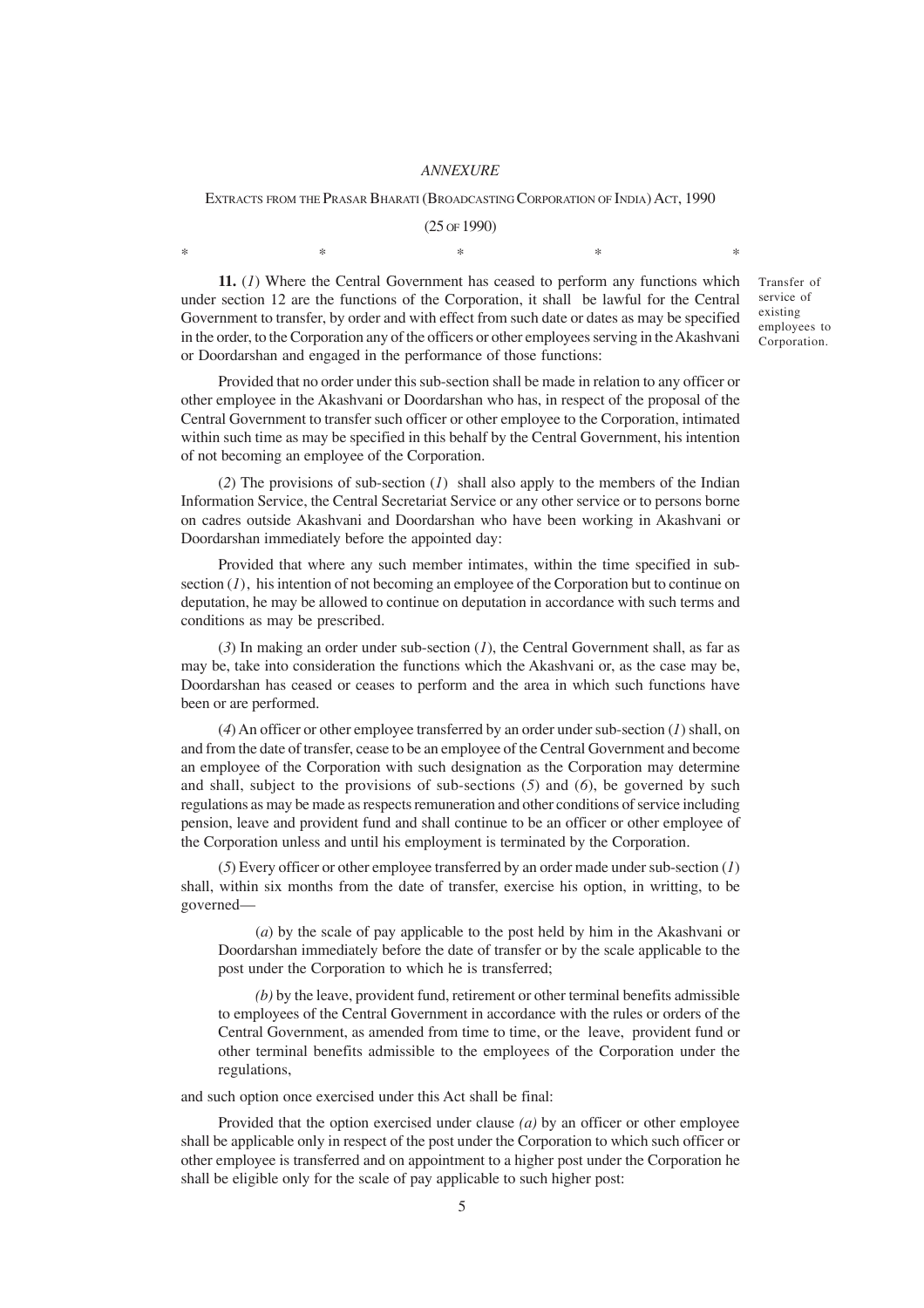Provided further that if immediately before the date of his transfer any such officer or other employee is officiating in a higher post under the Government either in a leave vacancy or any other vacancy of a specified duration, his pay on transfer shall be protected for the unexpired period of such vacancy and thereafter he shall be entitled to the scale of pay applicable to the post under the Government to which he would have reverted or to the scale of pay applicable to the post under the Corporation to which he is transferred, whichever he may opt:

Provided also that when an officer or other employee serving in the Union Ministry of Information and Broadcasting or in any of its attached or subordinate offices is promoted to officiate in a higher post in the Ministry or office subsequent to the transfer to the Corporation of any other officer or employee senior to him in that Ministry or office before such transfer, the officer or other employee who is promoted to officiate in such higher post shall, on transfer to the Corporation, be entitled only to the scale of pay applicable to the post he would have held but for such promotion or the scale of pay applicable to the post under the Corporation to which he is transferred, whichever he may opt.

*(6)* No officer or other employee transferred by an order made under sub-section *(1)* or sub-section *(2),—*

*(a)* shall be dismissed or removed by an authority subordinate to that competent to make a similar or equivalent appointment under the Corporation as may be specified in the regulations;

*(b)* shall be dismissed or removed or reduced in rank except after an inquiry in which he has been informed of the charges against him and given a reasonable opportunity of being heard in respect of those charges:

Provided that where it is proposed after such inquiry to impose upon him any such penalty, such penalty may be imposed on the basis of evidence adduced during such inquiry and it shall not be necessary to give such person an opportunity of making representation on the proposed penalty:

Provided further that clause *(b)* shall not apply where an officer or other employee is dismissed or removed or reduced in rank on the ground of conduct which has led to his conviction on a criminal charge.

|                                                                                                                                                                                                                 | *           | ∗ | ∗ | * | ∗      |
|-----------------------------------------------------------------------------------------------------------------------------------------------------------------------------------------------------------------|-------------|---|---|---|--------|
|                                                                                                                                                                                                                 | 32. $(I)$ * | * | * | ∗ | ∗      |
| (2) In particular, and without prejudice to the generality of the foregoing power, such<br>rules may provide for all or any of the following matters, namely:—                                                  |             |   |   |   |        |
|                                                                                                                                                                                                                 | *           | ∗ | ∗ | * | $\ast$ |
| $(f)$ the terms and conditions in accordance with which the deputation may be regulated<br>under sub-section $(2)$ of section 11;                                                                               |             |   |   |   |        |
|                                                                                                                                                                                                                 | *           | ∗ | ∗ | ∗ | ∗      |
|                                                                                                                                                                                                                 | 33. $(l)$ * | * | ∗ | ∗ | $\ast$ |
| (2) Without prejudice to the generality of the foregoing power such regulations may<br>provide for all or any of the following matters, namely:-                                                                |             |   |   |   |        |
|                                                                                                                                                                                                                 | *           | ∗ | ∗ | * | ∗      |
| $(d)$ the remuneration and other conditions of service, including pension, leave<br>and provident fund in relation to an officer or other employee of the Corporation under<br>sub-section $(4)$ of section 11; |             |   |   |   |        |

(*e*) the authority competent to make certain appointments referred to in clause (*a*) of sub-section (*6*) of section 11;

*\* \* \* \* \**

Power to make rules.

Power to make regulations.